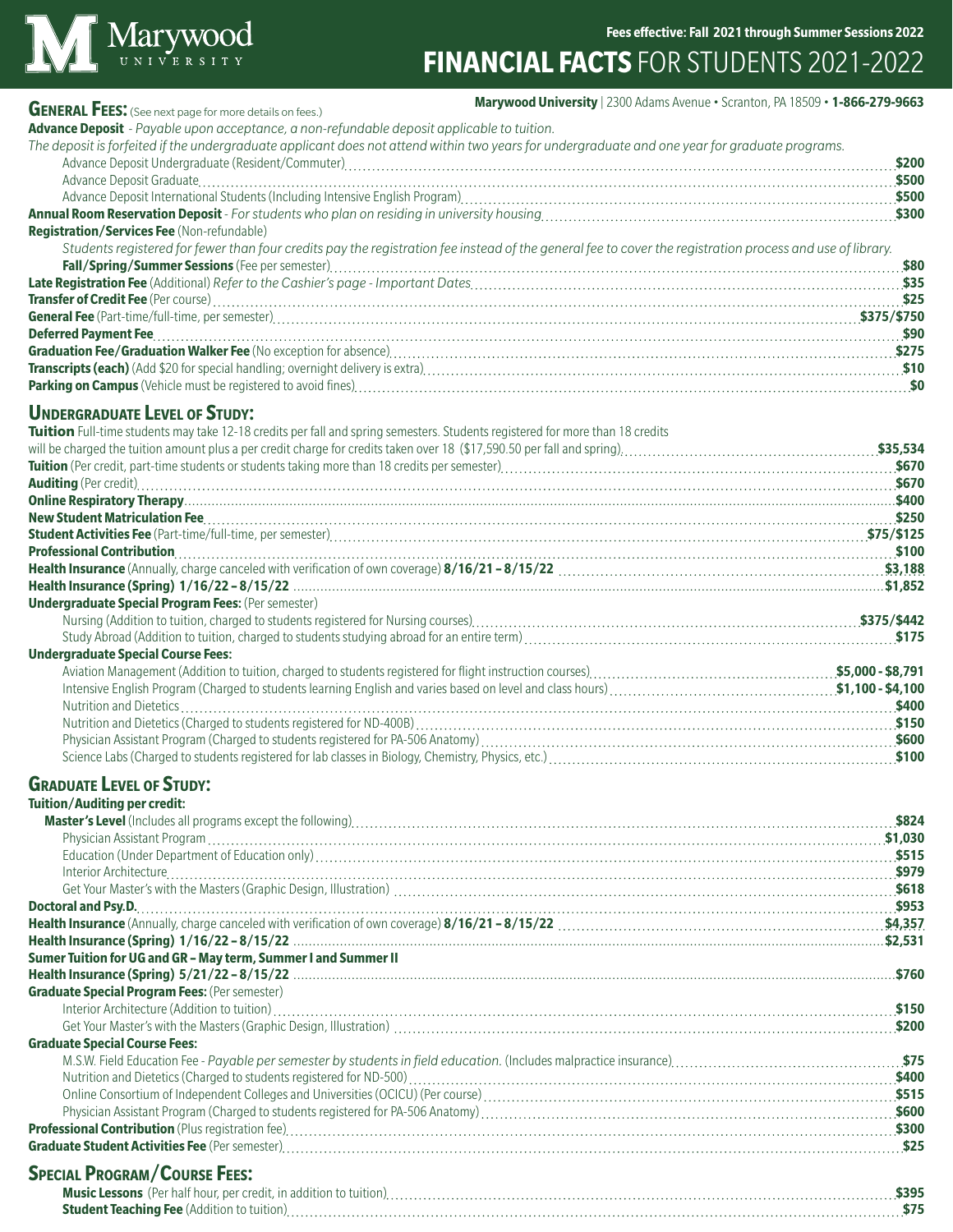# **Explanation and Description of Fees**

# **NADVANCE DEPOSIT**

 The advance deposit is payable at the time a person accepts admission to the University as a matriculating student. The deposit is forfeited by an applicant who makes a reservation to study at the University and does not attend within two years. In addition, advance deposits for graduate programs will be forfeited if attendance is not made within one year.

 The undergraduate advance deposit of \$200 is to be held on account to be refunded after graduation or withdrawal from the University, if all financial obligations have been met. If a fall semester resident fails to notify the Housing and Residence Life Office of the intent not to return for the spring semester by December 1, the deposit is forfeited. If a current resident reserves a room for the fall semester and fails to notify the Housing and Residence Life Office by June 30 of the intent not to return for the fall semester, the deposit is also forfeited. Students must apply and be approved to be released from their Housing Agreement at the Housing and Residence Life Office.

 The advance deposit of \$500 for all graduate programs is automatically applied against the first semester's charges.

 International students (who require an I-20 form to study in the United States) are required to send to Marywood a \$500 advance deposit when accepted for study at the University. If a student's application for a visa is rejected by the U.S. Embassy, he/ she may apply for a refund of his/her advance deposit (less a \$100 service charge) by sending to the Marywood Cashier's Office a letter certified by the U.S. Embassy regarding this matter and accompanied by the I-20 form. Marywood University should receive this information four weeks prior to the start of classes. The deposit is forfeited if the applicant does not attend within one year.

# $\blacksquare$  **STUDENT ACTIVITIES FEE**

 Undergraduate students registered for four (4) credits, but fewer than 12 credits per semester, pay a \$75 Student Activities Fee per semester for the fall and spring semesters. Undergraduate students registered for 12 or more credits per semester pay a \$125 Student Activities Fee per semester for the fall and spring semesters. This fee is directly allocated to the Undergraduate Student Government Association, which, in turn, provides all students the following: weekly and weekend programming; funds for the student newspaper; allocations to various student clubs and organizations, including the commuter and resident committees; and the production of a major concert. The Student Activities Fee is charged to cover the costs of these activities that are over and above the costs of student activities funded by the General Fee. Graduate students registered for one or more credits pay a \$25 student activities fee per semester. This fee covers the cost of guest speakers and special programs enhancing graduate student education.

## $\blacksquare$  **GENERAL FEE**

 Undergraduate students registered for four (4) credits, but fewer than twelve (12) credits per semester, and Graduate students registered for (4) credits, but fewer than six (6) credits per semester, pay a \$375 General Fee for fall and spring semesters. Undergraduate students registered for twelve (12) or more credits per semester pay a \$750.00 General Fee for fall and spring semesters. The General Fee represents a number of benefits, such as use of the Student Center, Career Services, Student Health Services, Counseling/Student Development Services, national and university testing programs, use of the Library and Instructional Technology Services, Academic Computing Center, student activities, student organization membership, registration fees for the fall and spring semesters, recreational facilities, and various course fees (except labs, music lessons, and aviation training).

# **NEW STUDENT MATRICULATION (ORIENTATION) FEE**

 The New Student Matriculation Fee of \$250 will be included on the fall invoice of new, incoming students, regardless of whether or not the student attends the New Student Orientation. This non-refundable fee covers all Orientation activities and meals for students only. This fee also covers the Fall Orientation activities required for all new students.

# **NROOM AND BOARD CHARGES**

 Residence in a particular residence hall is subject to availability. A security deposit/ advance deposit is required of all resident students. Further information about the deposit requirements are available from the Office of Housing and Residence Life by emailing: reslife@marywood.edu.

| <b>LOCATION</b>                    | <b>PER YEAR</b> |
|------------------------------------|-----------------|
| Regina                             | \$7,738         |
| <b>Loughran and Madonna</b>        | \$8,138         |
| Woodlands I (four and five person) | \$8,640         |
| <b>Woodlands II (ten person)</b>   | \$9,204         |

| <b>RESIDENTIAL MEAL</b><br><b>PLANS</b> | <b>DINING DOLLARS</b> | <b>AMT. PER TERM</b> | <b>AMT. PER YEAR</b> |
|-----------------------------------------|-----------------------|----------------------|----------------------|
| 19 Meals per Week                       | 200                   | \$3,100              | \$6,200              |
| 15 Meals per Week                       | 300                   | \$3,100              | \$6,200              |
| 150 Block Plan                          | 500                   | \$2,416              | \$4,832              |

| COMMUTER MEAL PLANS | <b>DINING DOLLARS</b> | <b>AMT. PER TERM</b> |
|---------------------|-----------------------|----------------------|
| 16 Meal Plan        | 55                    | \$268                |
| 32 Meal Plan        | 55                    | \$476                |

#### **MEAL PLAN TIME SLOTS**

**Breakfast:** 7:30 -10:59 a.m. **Dinner:** 4 - 7:59 p.m. **Lunch:** 11 a.m. - 3:59 p.m. **Late Night:** 8 p.m. - 12 a.m.

Pacer Points may be purchased at the Cashier's Office or online by logging on to the MarywoodYou portal. On the right side of the home page, click on the link called "Manage your Pacer Points". Enter your user ID and password, then click on 'Add Funds' and complete the fields to make your purchase. Or, go to the App Store and download the free GET App to use on your mobile device. Log in to GET Funds with the same credentials you use to log into MarywoodYOU. **Students also may add Pacer Points through the free Marywood App. Search "Marywood University" in the App Store or Google Play, and sign in with your Marywood credentials.**

Pacer Points are accepted as form of payment in the Marywood Bookstore. You must use your Marywood ID for these types of purchases. The minimum purchase is \$10. Purchases of \$20 or more will receive a 10 percent premium, i.e.: \$20 purchase = \$22 in spendable Pacer Points.

All cash transactions require that the Pennsylvania 6% sales tax be applied at all campus dining establishments.

# $\blacksquare$  **ANNUAL ROOM RESERVATION DEPOSIT**

 An Annual Room Reservation Deposit of \$300 is required each spring for students planning to live on campus the following fall. The deposit may be applied to the fall room and board charges. Once a Housing & Dining Agreement has been signed, the student is committed to the terms of the housing agreement for the entire academic year. See Housing & Dining Agreement for more information regarding applications for release. Eligibility is determined by the criteria in the housing agreement. Incoming students are not required to have the \$300 deposit for the fall.

# n**SPECIAL FEES\***

 Specific areas of concentration and certain courses requiring special materials, equipment, or services may carry course fees which is in addition to tuition. Examples include but are not limited to: Clinical Nursing, Music, Science labs and Aviation.

- Summer school and special workshop fees are listed in separate bulletins.
- The University reserves the right to adjust fees when necessary.
- \*See tuition and fees on the on the Cashier's Office web page.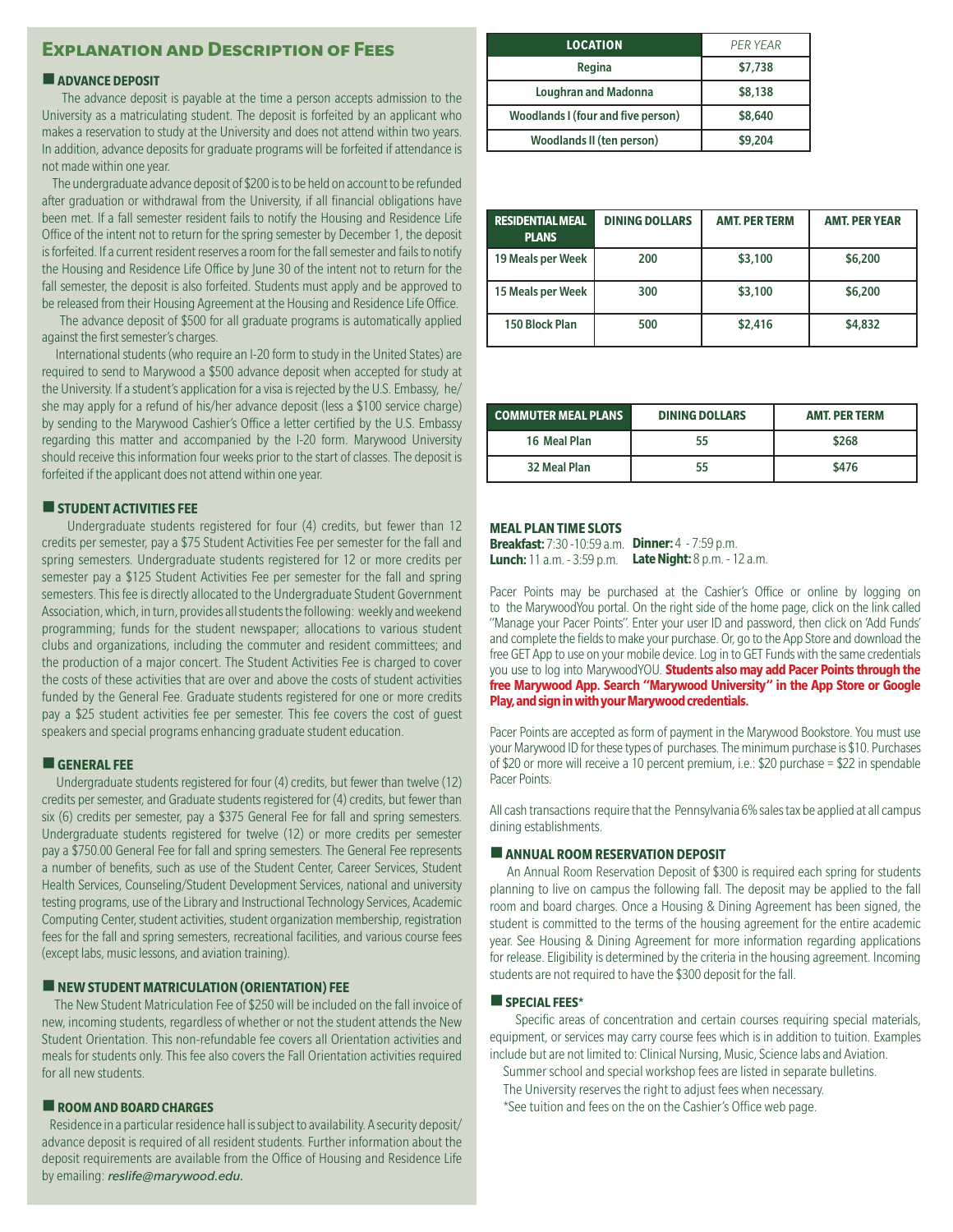# **Payment Terms**

Expenses are due and payable at registration or at specific dates set by the Cashier's Office for students who are allowed to register well before the scheduled in-person registration dates. Questions about payment dates and all questions concerning student invoices and payments should be directed to the manager of the Cashier's Office. The phone number is 570-348-6212 & email address is cashier@marywood.edu.

**Ordinarily, payments for each semester's expenses are due approximately three weeks before the first day of classes. Refer to the "Important Dates" on the Cashier's Office webpage.** All students are required to make full payment for all expenses by the specified due dates or at registration (whichever occurs later) or students may take advantage of one of the University deferment options listed below.

International students are required to observe the same payment terms established for all students. International students should make appropriate arrangements for the transfer of funds from their home country so that payment of tuition and fees may be made by the specified due dates. In many cases, it can take as long as 12 weeks for funds to be transferred to the U.S. from other countries.

**In case of financial delinquency, Marywood University reserves the right to refuse registration, admission to courses, transcript of credits, reports of grades, student records, certificates, diplomas, and/or any other official documents. Degree candidates will also have their names removed from the graduation list.**

# **Deferment Options**

# **FINANCIAL AID PLAN**

Students may defer payment of that portion of a semester's expenses that will be covered by approved financial aid awards, such as Federal Pell Grants, Federal SEOG, Marywood Scholarships and Grants, PHEAA Grants, and other state grants. The Marywood University Financial Aid website is **www.marywood.edu/Fin\_Aid.**

#### **PAYMENT BY STUDENT LOAN**

Students who intend to pay for their educational expenses with a student loan may defer payment of the portion of expenses to be covered by the loan until the loan is approved. **Students should apply for their loans by the end of July for the fall semester and by the end of November for the spring semester to ensure that loan funds will be available at the start of the semester.**

**All borrowers** are required to go to the Department of Education website to complete the Loan Entrance Counseling and Master Promissory Note (MPN) by the above dates. Applicants may need to complete additional documents with the Financial Aid Office in order to complete the loan process.

# **To begin the loan process, borrowers must take the following steps:**

- 1. Go to **www.studentaid.gov** and sign in using your FSA ID.
- 2. Complete **Direct Loan Entrance Counseling**. This process is required by law before you can receive a loan.
- 3. Complete a **Direct Loan Electronic Master Promissory Note (MPN)**.

 You will need reference information for two people you have known for at least three years (name, address, telephone number, relationship to you). The first reference should be a parent or legal guardian. This process must be completed in a single session. (The Marywood University Federal Direct Loan Code is G03296.)

This site also allows Direct PLUS Loan borrowers (both parents and graduate/ professional students) to complete a request for a Direct PLUS Loan and initiate a credit check online.

Upon certification and approval, funds will be disbursed to Marywood University directly from the Department of Education and credited to the students' accounts.

If a student fails to complete the loan process, or if a student does not pay the University when a loan is rejected, the University may also take any of the actions listed in the University policy on financial delinquency.

**Refunds of financial aid/loan funds will be issued when a credit balance exists on a student's account after add/drop period ends. Students should plan to arrive on campus with enough personal money to make purchases, such as books, without depending upon financial aid funds**.

# **PAYMENT PLAN**

Marywood University has partnered with a third-party vendor, TouchNet, to accommodate students who wish to make tuition payments online or set up a monthly payment plan. A \$40 Application Fee is charged for each term for which you set up a payment plan. This payment option is only available for the Fall and Spring Semesters.

Paying tuition and fees electronically allows students and authorized payers to take advantage of credit card rewards and payment flexibility. A service fee of 2.85% is charged by TouchNet on the transaction amount.

TouchNet enables payment of tuition and fees by credit card, PIN-less debit card or electronic check via the student portal, MarywoodYou, by telephone, and Point of Sale (POS). The payment process is fast, simple, and secure. TouchNet PayPath accepts American Express®, Discover®, Mastercard®, Visa®, and electronic checks via the Internet at *marywood.edu*.

Application for a payment plan must be made by the specific date set by the Cashier's Office. If timely payments are not made after the completion of a semester, the University reserves the right to refuse to offer this deferment to a student for subsequent semesters.

### **EMPLOYER-DEFERRED PLAN**

Payment of tuition may be deferred if the student has provided a completed **Application for Employer Deferment of Tuition Payment form,** signed by the student's employer. Students are required to pay all fees and any portion of tuition not covered by their employer at the Cashier's Office by the semester due dates or at registration. The student is responsible for any tuition not paid by the employer within the prescribed period. Employer payments must be made directly to Marywood University and not to the student in order to qualify for this payment option. If the student or employer does not make scheduled payments on time, the University reserves the right to refuse to offer this payment plan to the student for subsequent semesters.

# **Cashier's Office Payment Options**

# **NPAYMENT IN FULL**

Full payment may be made by the semester due date or at registration: by mail, in person, or online through the TouchNet option. Students may defer payment of the portion of their semester's expenses that will be covered by approved financial aid awards, such as Federal Pell Grants, Federal S.E.O.G., Marywood scholarships and grants, PHEAA Grants, other state grants, and any miscellaneous scholarships.

#### **NOUCHNET PAYMENTS**

 TouchNet is a secure online student account payment system that allows the student or authorized payer(s), such as parents or guardians, to view the student account bill online, print the bill, and make online payments to their student's account.

The TouchNet system allows for electronic payments from a personal checking account, debit card, or credit card. **PLEASE NOTE: Credit card usage is limited to Visa, MasterCard, Discover, and American Express. There will be a service fee of 2.85% added to each debit or credit card payment. There are no service fees added if paying with an electronic check.** *(The service fee is not associated with nor passed on to Marywood University.)* 

# **Withdrawal and Refund Policies**

#### **NITHDRAWAL POLICY**

The requirements for officially withdrawing from Marywood University are as follows:

A.) Classified students who intend to discontinue attendance at Marywood University and do not plan to return should officially withdraw. Absence from class does not constitute due notice of withdrawal from the institution.

1. Undergraduate students should complete the **Withdrawal from University form** and obtain the required signatures. This is required of **classified** students only. These forms are available at the Academic Records Office. Written notification of intention to withdraw from the University is sufficient for students studying at the graduate level.